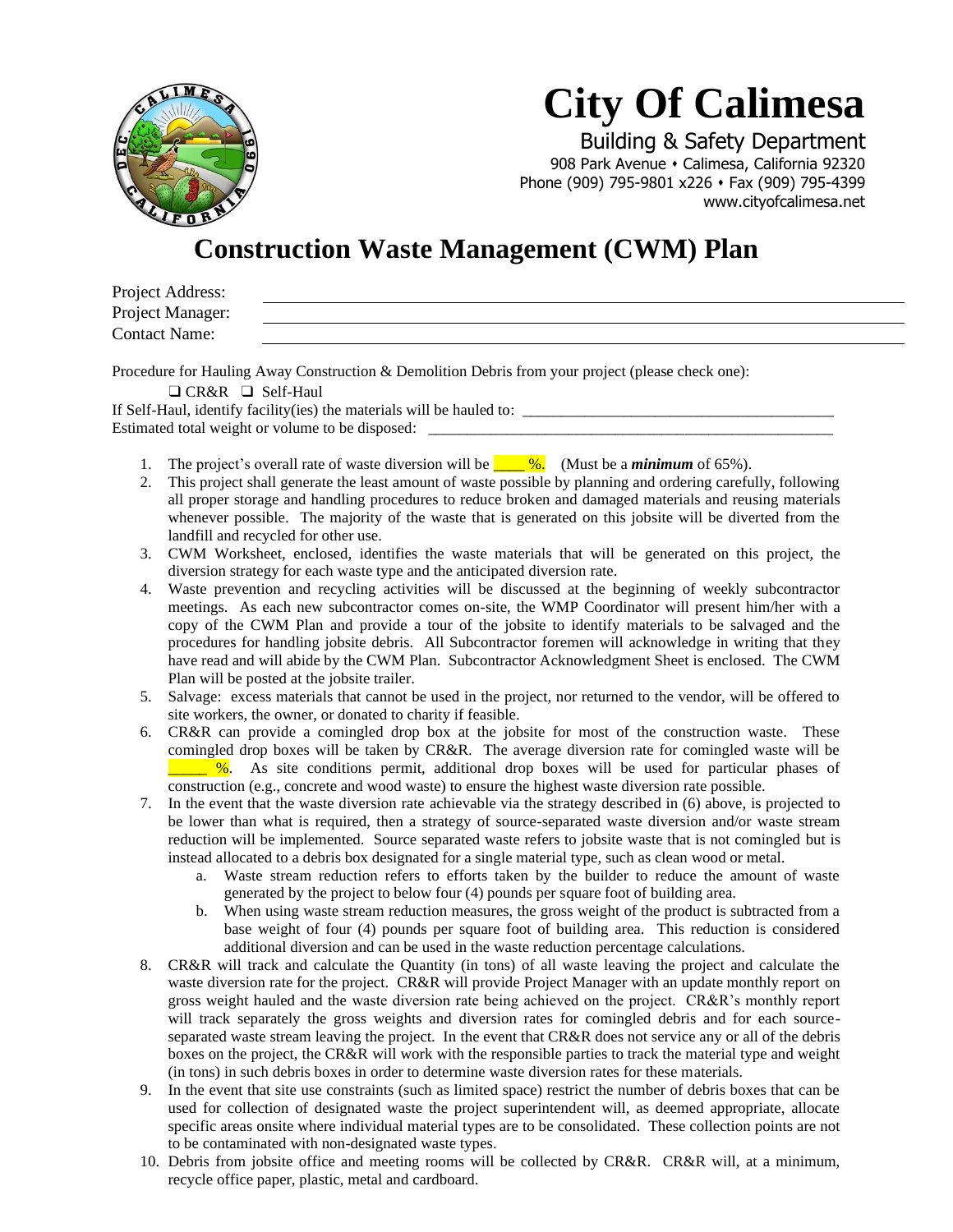

# **City Of Calimesa**

 Building & Safety Department 908 Park Avenue ⬧ Calimesa, California 92320 Phone (909) 795-9801 x226 • Fax (909) 795-4399 www.cityofcalimesa.net

### **Construction Waste Management (CWM) Worksheet**

| Project Address:     |  |
|----------------------|--|
| Project Manager:     |  |
| <b>Contact Name:</b> |  |
|                      |  |

| <b>Diversion Method</b>          |                             |                         |                       |
|----------------------------------|-----------------------------|-------------------------|-----------------------|
| <b>Waste Material Type</b>       | <b>Comingled and Sorted</b> | <b>Source Separated</b> | Projected             |
|                                  | <b>Off Site</b>             | <b>On Site</b>          | <b>Diversion Rate</b> |
| Asphalt                          |                             |                         |                       |
| Concrete                         |                             |                         |                       |
| Shotcrete                        |                             |                         |                       |
| Metals                           |                             |                         |                       |
| Wood                             |                             |                         |                       |
| Rigid insulation                 |                             |                         |                       |
| Fiberglass insulation            |                             |                         |                       |
| Acoustic ceiling tile            |                             |                         |                       |
| Gypsum drywall                   |                             |                         |                       |
| Carpet/carpet pad                |                             |                         |                       |
| Plastic pipe                     |                             |                         |                       |
| <b>Plastic buckets</b>           |                             |                         |                       |
| Plastic                          |                             |                         |                       |
| Hardiplank siding and boards     |                             |                         |                       |
| <b>Glass</b>                     |                             |                         |                       |
| Cardboard                        |                             |                         |                       |
| Pallets                          |                             |                         |                       |
| Job office trash, paper, glass   |                             |                         |                       |
| & plastic bottles, cans, plastic |                             |                         |                       |
| Alkaline and rechargeable        |                             |                         |                       |
| batteries, toner cartridges, and |                             |                         |                       |
| electronic devices               |                             |                         |                       |
|                                  |                             |                         |                       |
| Other:                           |                             |                         |                       |
|                                  |                             |                         |                       |
| Other:                           |                             |                         |                       |
|                                  |                             |                         |                       |
| Other:                           |                             |                         |                       |
|                                  |                             |                         |                       |
| Other:                           |                             |                         |                       |